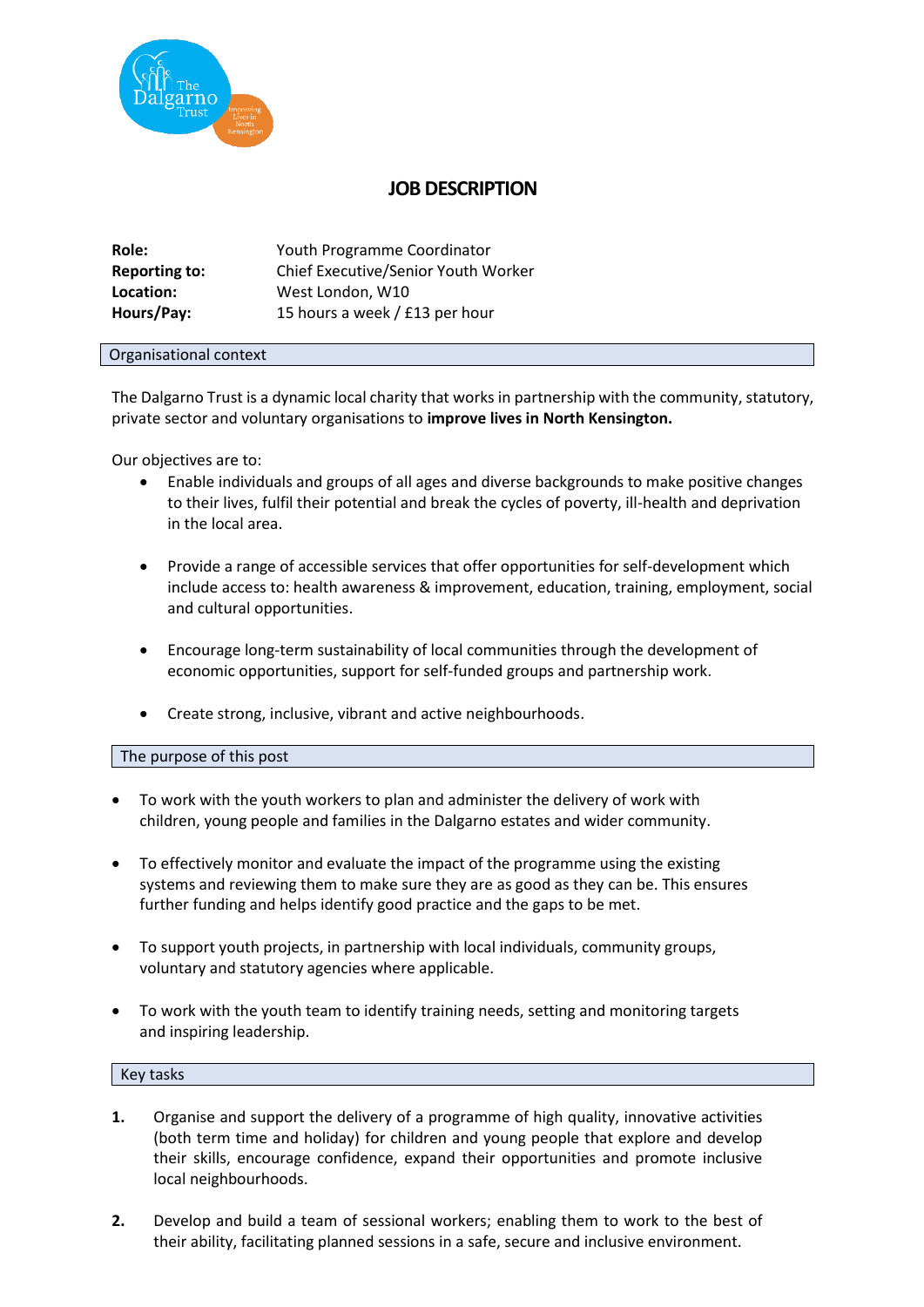- **3.** Work in partnership with other local youth/community organisations to expand access to opportunities for young people.
- **4.** Work with the Senior Youth Workerto organise consultation with children, young people and the wider community to gain feedback and identify areas of need, interest and/or concern. To compile and present the results, making recommendations for improvement or development of activities to meet identified needs.
- **5.** Deliver agreed projects and outcomes in agreement with the Chief Executive and the Senior Youth Worker.
- **6.** Make sure that external funders receive monitoring reports on time efficiently and effectively. Use our CRM Salesforce's fundraising function to find key dates and details.
- **7.** Keep full and comprehensive records of all activities and projects undertaken and carry out monitoring and evaluation to identify whether agreed targets, outputs and outcomes have been met.
- **8.** To adhere to Dalgarno Trust's safeguarding policies and procedures to reduce the risk of harm to children and young people and to work in a multi-agency discipline.
- **9.** When time is available attend public meetings and community days, where applicable, to engage with young people and adults to promote the programme, and to seek opportunities with local individuals.
- **10.** Work with the Administrator to develop promotional material for projects and events for use in print, on our website and on social media.
- **11.** Able to work flexible hours. Times change during the school holiday periods and there may be occasional weekend work. Additional paid hours may be available on occasion.

| <b>Core Competency</b>            | <b>Essential</b> | <b>Desirable</b> | <b>Measurement Method</b>       |
|-----------------------------------|------------------|------------------|---------------------------------|
| Self Development and Motivation   | Yes              |                  | Application form &<br>Interview |
| Planning and Organising           | Yes              |                  | Interview                       |
| Problem Solving / Decision Making | Yes              |                  | Application form                |
| Communication                     | Yes              |                  | Interview                       |
| <b>Team Work</b>                  | Yes              |                  | Interview                       |

## **PERSON SPECIFICATION:**